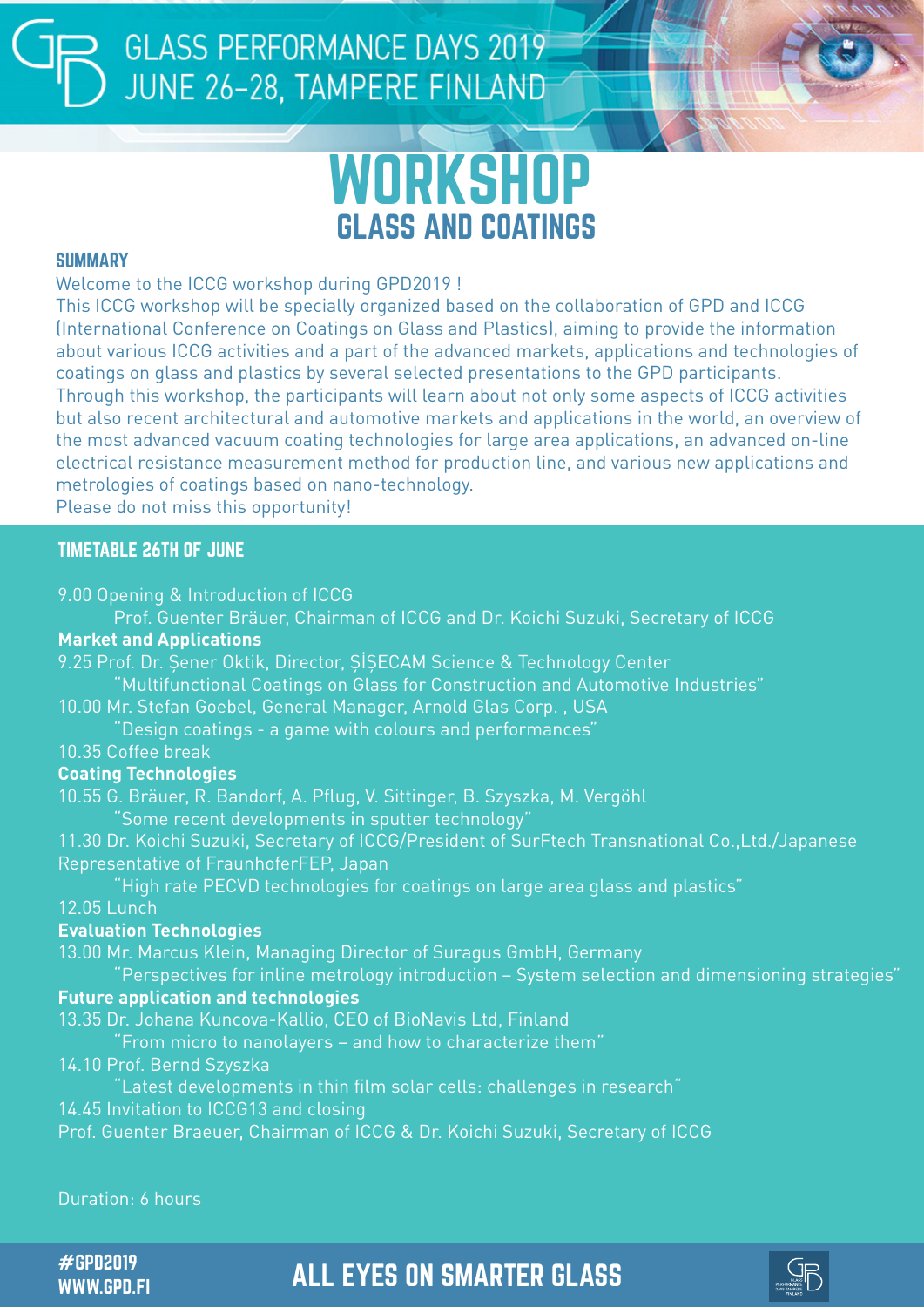

#### **PRESENTERS**

DR. KOICHI SUZUKI

Secretary of ICCG, Japanese Representative of Fraunhofer FEP & President of SurFtech Transnational Co.,Ltd., Japan



PROF. DR. GUENTER BRAUER ICCG Chairman & Director of Fraunhofer IST, Germany



PROF. DR. SENER OKTIK Chief Research & Technological Development Officer, SISECAM



STEFAN GOEBEL General Manager, Arnold Glas, Corp



MARCUS KLEIN Dipl.-Wi.-Ing. Marcus Klein is managing director of the SURAGUS GmbH



DR. Johana Kuncova-Kallio CEO of BioNavis Ltd, Finland

PROF. Bernd Szyszka Professor, Technische Universität Berlin

#GPD2019 ALL EYES ON SMARTER GLASS WWW.GPD.FI

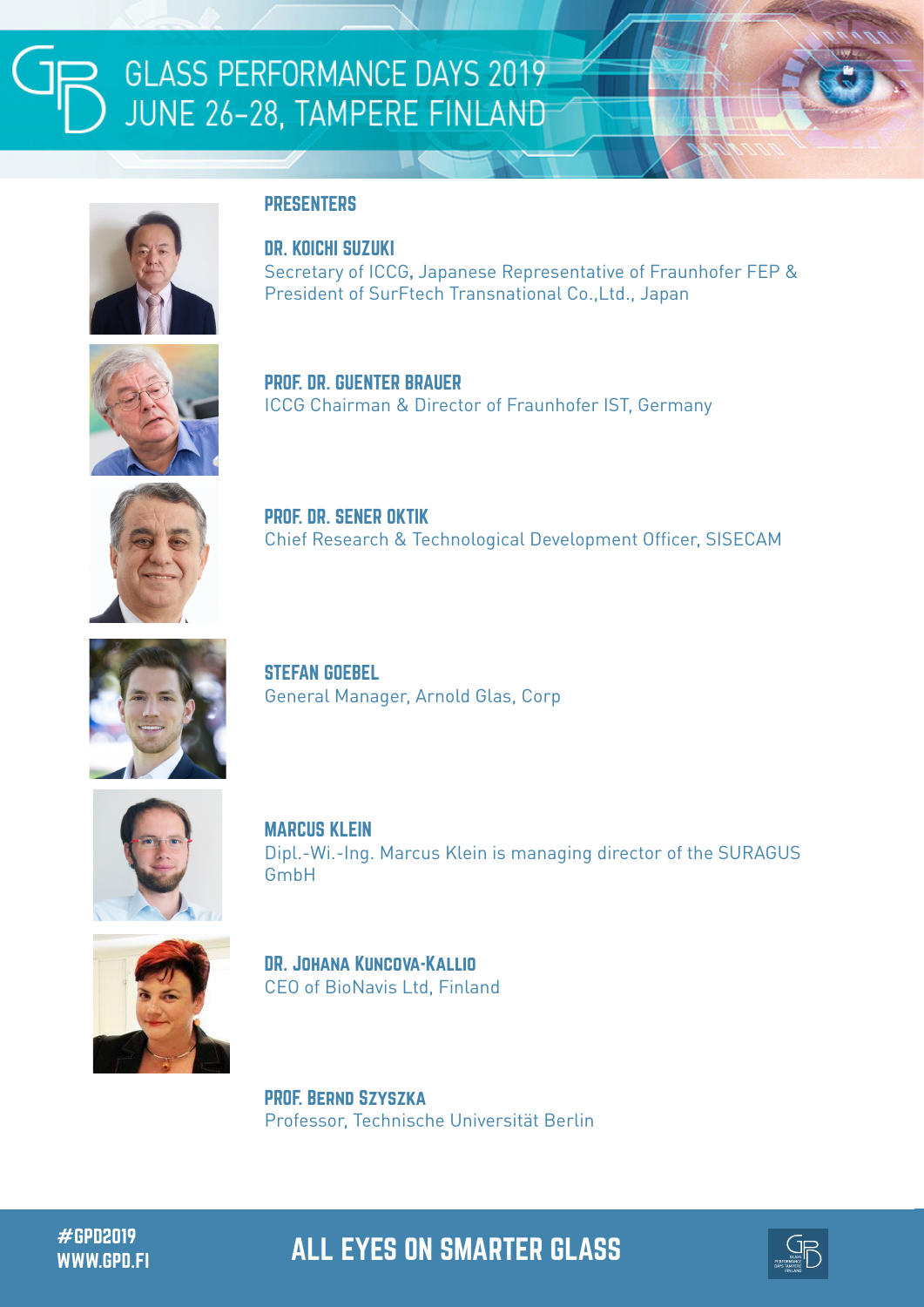## ABSTRACTS ACCORDING TO PROGRAM

#### **Multifunctional Coatings on Glass for Construction and Automotive Industries**

The global flat glass market in 2017 is estimated to be around ~82 billion \$ and it is projected to reach ~112billion \$ in 2022 (~6% CAGR). Currently more than 60% of the global annual flat production capacity is located in the Asia Pacific region in spite of more than 50 float lines closure in recent years in China. The globally intensifying research and technological development activities on glass surfaces and coating technologies on glass are enabling continuous improvement of the optical, mechanical, electrical and chemical properties of bulk glass and glass surfaces together with functions provided by coating passive and active smart layers on glass. Challenges for coatings on glass sectors are; (i) fragmented market (ii) sectoral trends in applications. The 2016 annual production capacity for coated flat glass is estimated to be over 20 million tons with a market value of ~6 billion\$. The market can be roughly divided as; the construction sector; 93%, the automotive sector; ~4%, the solar and other sectors: ~3%. It is anticipated that the CAGR of capacity and market would be ~6,1% and ~%5,9 respectively surpassing 25 million tons and a 35 billion \$ by 2022. The current most common manufacturing technologies for coated glass are magnetron sputtering and vapor deposition technologies (~60%) followed by pyrolytic coating technologies (~35%), sol-gel based technologies (~3) and others (~2%).

Soft or hard-coating for low-e and solar low-e layers are the most popular products in architectural and white goods applications. In recent years, technologies to deposit multiple thin film layers on glass for fabricating active or passive systems have been maturing. The products to change the light and heat transmission/emission properties by varying applied voltage, light or heat intensity (smart glass applications) are now available for large volume manufacturing. Increasing efficiency and reliability together with decreasing costs of these new functionalities, have been enabling new and innovative applications for multifunctional coatings on glass in construction and transportation sectors. The global market for smart coatings on glass is predicted to be around ~4 billion \$ in 2018 and expected to grow by CAGR of ~20% to over 8 billion \$ by 2022.

This brief review is aimed to summarize the worldwide distribution of market for coated flat glass categorized by production technologies, products, applications and industries. The data presented was collected from open sources, Sisecam internal reports and private discussions with Sisecam, Flat Glass and outside experts.

#### **By Prof. Dr. Sener Oktik**

#### **Design coatings - a game with colours and performances**

The color and performance of glass in buildings are important design elements. Project specific designed coatings can merge the visual intent of architects and building owners with the energy performance requirements of a building. Choosing glass colors from a catalogue with a limited range of options is a thing of the past with custom designed coatings.

Improving the building occupants' comfort whilst enhancing the building performance is possible by using coatings with a variable gradient. A new coating technology offers not only the ability to customize the performance and color of glass so that it interacts with the rest of the building and its environment, but also that a single IGU can be designed as a graded/blended coating. For example, the visible light transmittance in the upper area of the glass unit is high to maximize visible light for comfort, and is then gradually lowered towards the bottom of the unit to reduce heat gain and glare while maintaining an unobstructed view.

When developing a new Low-E coating, one must determine the key targets such as but not limited to L\*, a\*, b\* values (color spectrum), Solar heat gain, visible light and reflection. The presentation focuses on how individual colors perform regarding the Visible Light Transmission, Solar Heat Gain and Reflection. This presentation is a summary of available and upcoming coating technologies for the glass application rather than a scientific analysis of coating technology.

**By Stefan Goebel**

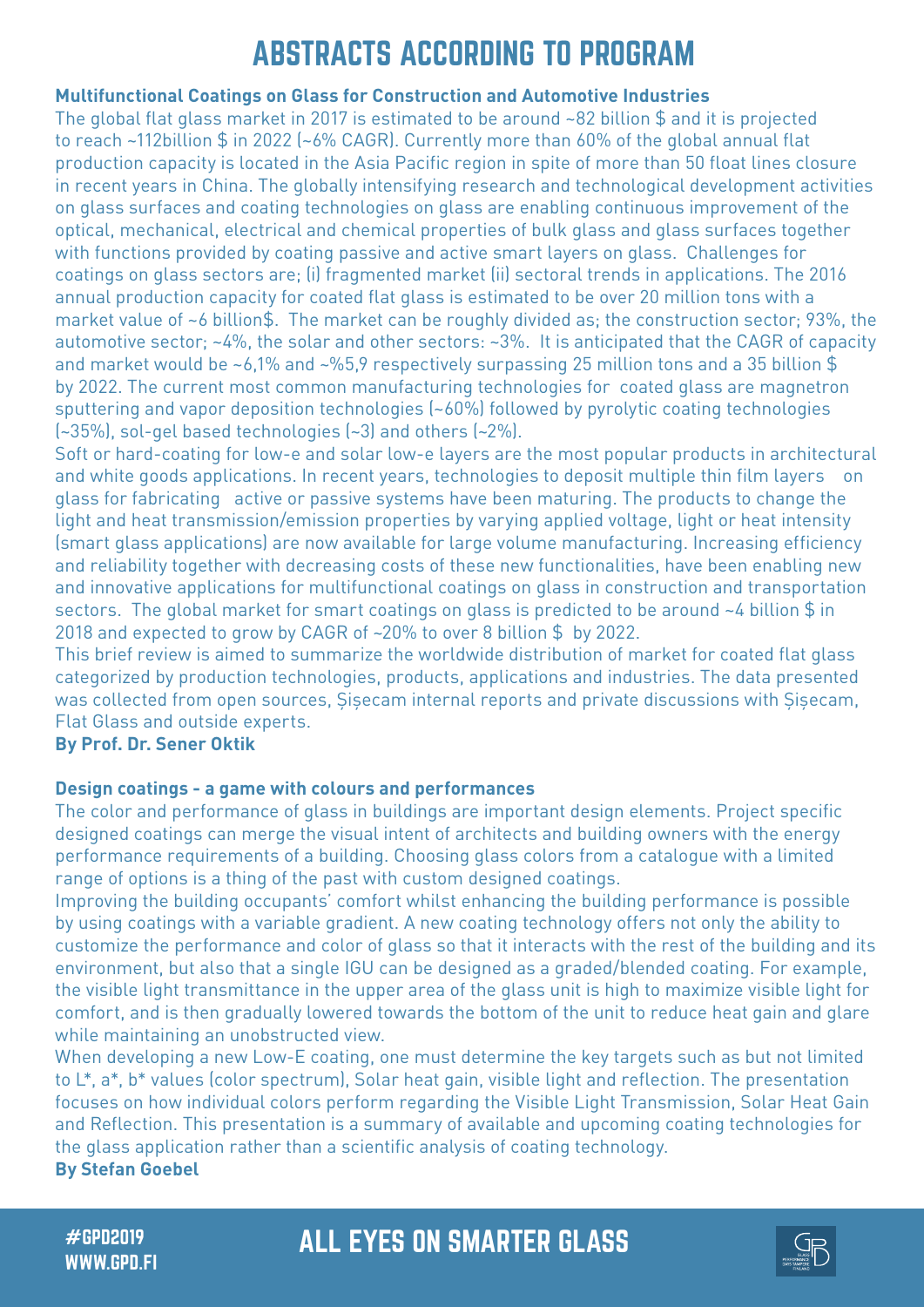## ABSTRACTS ACCORDING TO PROGRAM

#### **Some recent developments in sputter technology**

Today sputtering is one of the key processes for manufacturing of innovative products like all kinds of discs for data storage and entertainment, flat displays, smart windows or thin film solar cells. The invention of the planar magnetron cathode in 1974 allowed the deposition of high performance thin films on production scale. The industrial implementation of magnetron sputtering was accompanied by various milestones. The 1980s may be described as the decade of reactive DC sputtering, the 1990s as the decade of pulsed sputtering and higher target utilization and the 2000s as decade of high ionization. This contribution shows an overview on recent R+D work using sputter deposition at Fraunhofer IST.

Magnetron sputtering will be the key process in the future of films for precision optics. The main challenges are ultra precise control of film thickness and refractive index, reduction of defects and denser films.

Each new sputter technology comes up with applications that had not been possible so far. HIPIMS (High Power Impulse Magnetron Sputtering) was the basis for a development of a 'coat and bend' process developed at Fraunhofer IST. The product is a Low-E glass with an extremely hard indium tin oxide coating. HIPIMS also enables adherent metal films on polymers like PMMA.

Gas flow sputtering (GFS) based on a hollow cathode discharge has shown its high potential for special applications like thermal barrier coatings or magnetic thin films.

Finally, the importance of plasma simulation supporting the experimental work is steadily increasing.

#### **By G. Bräuer, R. Bandorf, A. Pflug, V. Sittinger, B. Szyszka, M. Vergöhl**

#### **High rate PECVD technologies for coatings on large area glass and plastics**

Because of the recent market requirements for the highly functional coatings on large area glass and plastics, a significant increase of deposition rate of oxide and nitride has been more demanded. Most attractive method to satisfy such requirements is PECVD (Plasma Enhanced Chemical Vapor Deposition), since it may achieve much higher deposition rate than the currently used MF pulse sputtering. In this presentation, magPECVD and arcPECVD of FraunhoferFEP and some other candidates will be introduced with the features of those technologies and discussed about a possibility of being used for the mass production. **By Dr. Koichi Suzuki**

#### **Perspectives for inline metrology introduction – System selection and dimensioning strategies**

**By Marcus Klein**

### #GPD2019 ALL EYES ON SMARTER GLASS